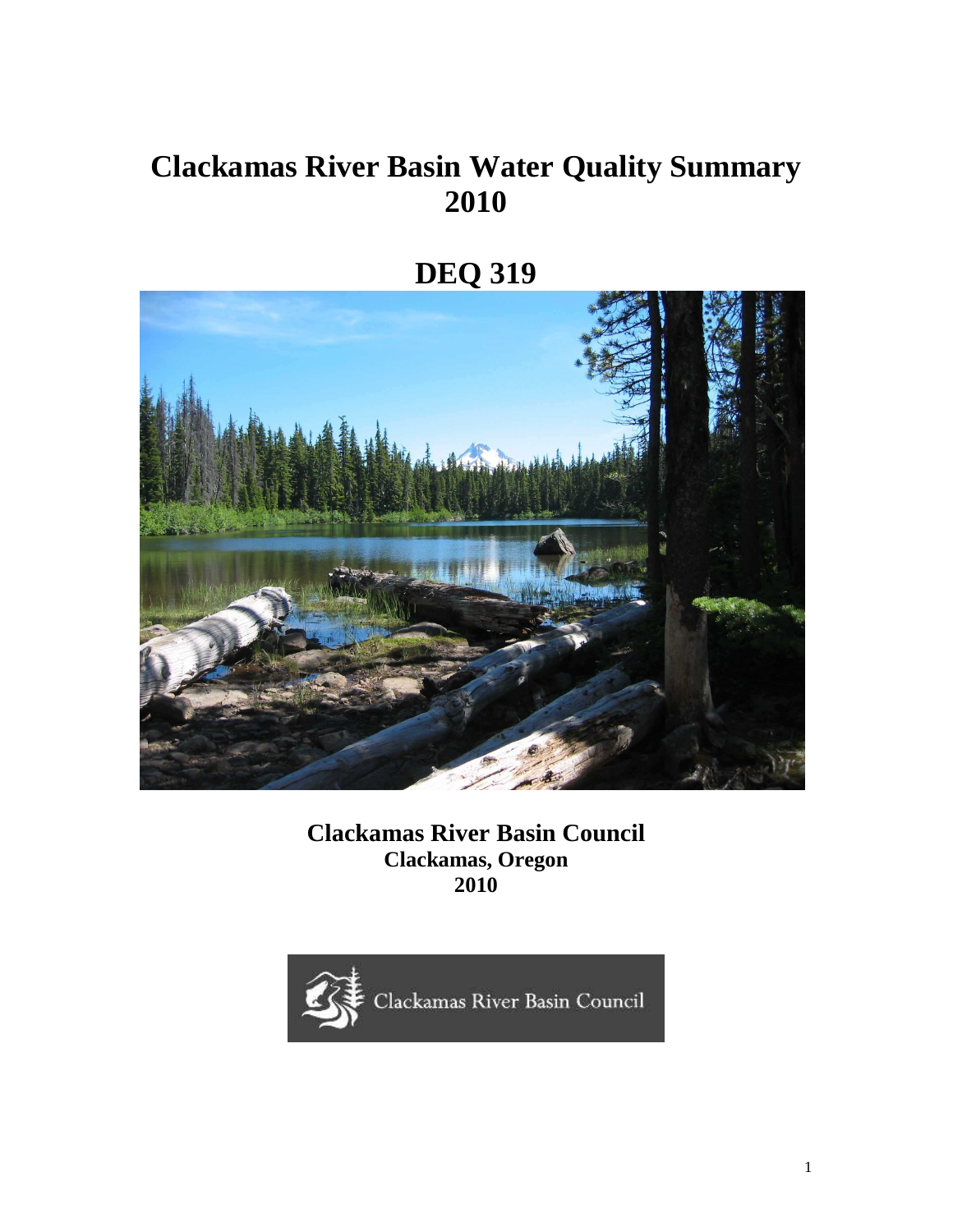

# **Table of Contents**

# **List of Figures**

# **Photos**

Photo 1. Clear Creek at Carver Park

Photo 2. Spring Creek at Mattoon Road

Photo 3. Clear Creek at Cedarhurst

Photo 4. Little Clear Creek at Redland Road

Photo 5. Clackamas River at Carver Park

Photo 6. Foster Creek at mouth

Photo 7. Eagle Creek at Bonnie Lure

Photo 8. North Fork Deep Creek at Boring Trail Station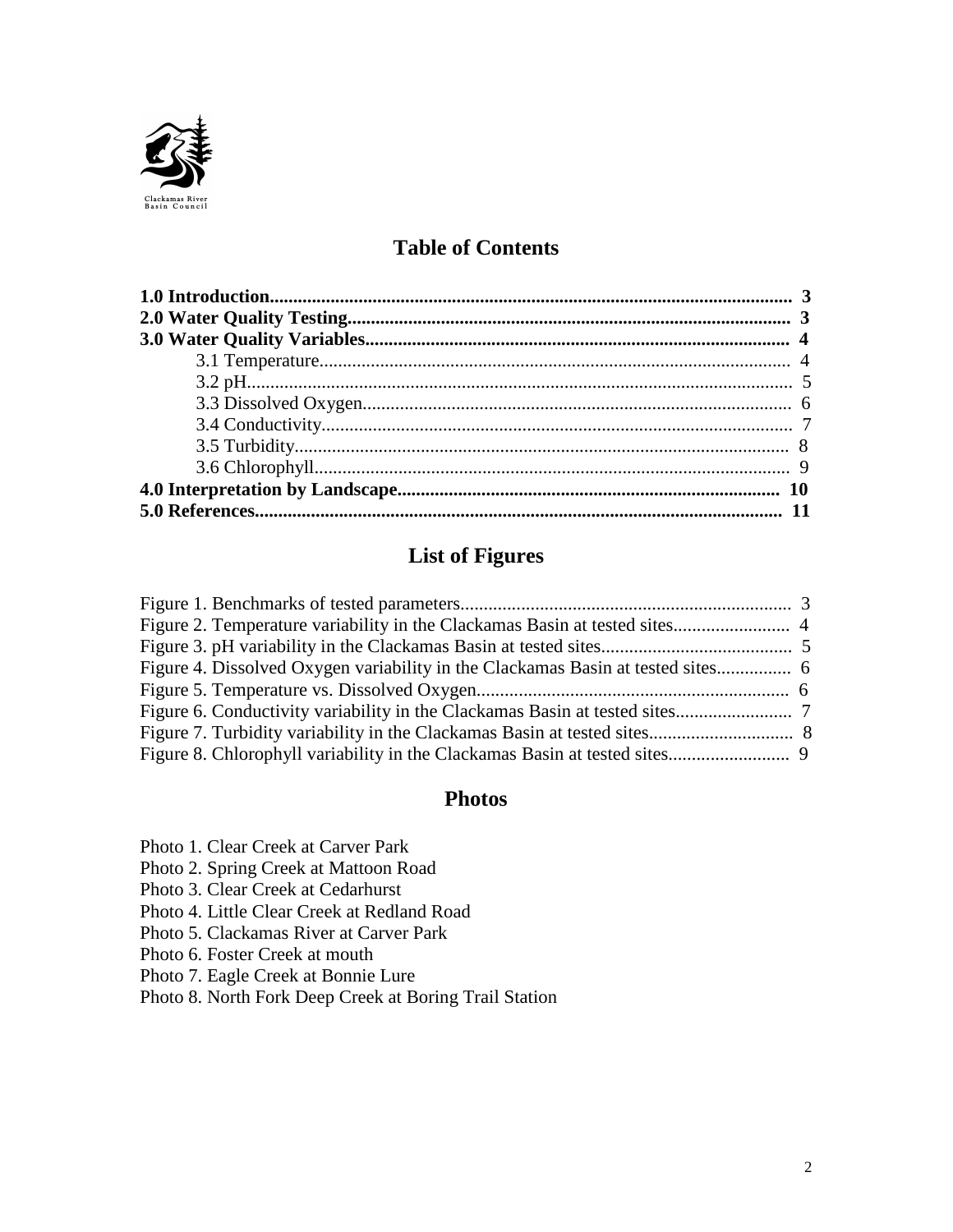# **1.0 Introduction**

This document is focused on the findings of water quality variables measured by Clackamas River Basin Council (CRBC) between August 26 2010 and October 28 2010. These variables are interpreted in order to identify limiting factors present in different reaches of the Clackamas River Basin. Eight basin locations were chosen in order to provide a picture of water quality throughout the lower basin including Clear, Little Clear, Spring, Foster, Eagle, and North Fork Deep Creeks, as well as the Clackamas main stem. This project was funded through the Department of Environmental Quality (DEQ).

# **2.0 Water Quality Testing**

The parameters taken from stream sites include temperature  $({}^{\circ}C)$ , pH (SU), conductivity (umhos), chlorophyll (RFU), dissolved oxygen (mg/L), and turbidity (NTU). With the exception of turbidity, parameters were measured with the YSI 6820 V2 water quality probe. Turbidity was measured separately using the HACH 2100Q turbidimeter. Before use, instruments were calibrated to Oregon Department of Environmental Quality standards in order to insure accurate results when in the field. Testing was done once per week for a two month period from late August through most of October.

Based on parameter readings, conclusions were made on the health of the stream at each measured locations. Interpretations on the state of each waterway were determined using the benchmarks provided in the Department of Environmental Quality's 2009 Willamette Basin Assessment (Mulvey, Leferink, and Borisenko 74). A table of the benchmarks (See Figure 1) shows how collected data was categorized based on the parameters observed in the field.

| <b>Benchmarks</b>         |                                                                                                                                                                                                                                                   |                  |  |  |  |  |  |
|---------------------------|---------------------------------------------------------------------------------------------------------------------------------------------------------------------------------------------------------------------------------------------------|------------------|--|--|--|--|--|
| <b>Parameter</b>          | Good                                                                                                                                                                                                                                              | Poor             |  |  |  |  |  |
| Conductivity (umhos)      | <93                                                                                                                                                                                                                                               | >137             |  |  |  |  |  |
| Turbidity (NTU)           | <6                                                                                                                                                                                                                                                | >22              |  |  |  |  |  |
| pH(SU)                    | $6.5 - 8.5$                                                                                                                                                                                                                                       | $<6.5$ or $>8.5$ |  |  |  |  |  |
| Temperature $(^{\circ}C)$ | $12^{\circ}$ C for bull trout<br>spawning and juvenile<br>rearing habitat, $\langle 13^{\circ}$ C<br>for salmon and steelhead<br>spawning habitat, $\langle 16^{\circ}$ C<br>for core cold water<br>habitat, $\langle 18^{\circ}$ C for<br>salmon |                  |  |  |  |  |  |
| Dissolved Oxygen (mg/L)   | >8                                                                                                                                                                                                                                                | $<$ 8            |  |  |  |  |  |

|  |  |  | <b>Figure 1. Benchmarks of tested parameters</b> |
|--|--|--|--------------------------------------------------|
|  |  |  |                                                  |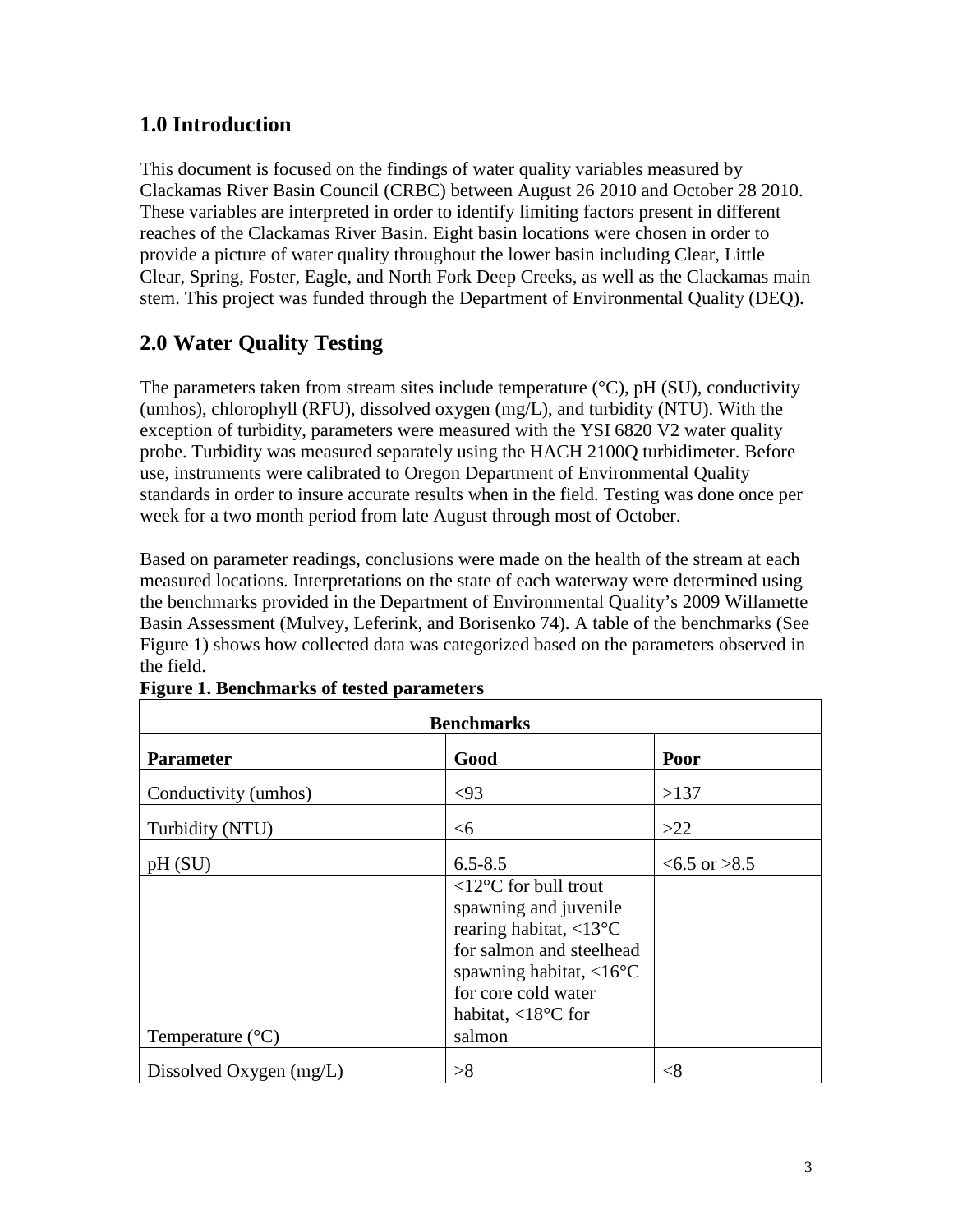### **3.0 Water Quality Variables 3.1 Temperature**



#### **Figure 2. Temperature variability in the Clackamas Basin at tested sites**

Temperature has a wide range of effects on the functionality of a stream system. Cool water temperatures are necessary for the essential biologic function of aquatic fish and wildlife. Increased water temperature reduces dissolved oxygen amounts in a stream system, while also contributing to toxic algae blooms and the increased survivability of pathogens. Lower water temperature is also a significant indicator for spawning salmon, and a necessity for juvenile salmon development.

Increases in water temperature are shown to be caused by human interaction with the surrounding landscape. Reduced riparian canopy cover, irrigation withdrawals, runoff from impervious surfaces, and discharge for industrial wastewater facilities have been identified as leading causes of water temperature increase in the Clackamas River Basin (Student Watershed Research Project 2).

Water temperature remained below the 18<sup>o</sup>C threshold besides our first reading at Bonnie Lure, and most streams remained below 16°C by September as daytime temperatures started to fall (See figure 2). This shows fairly healthy stream temperatures going into the salmon spawning season. North Fork Deep Creek at Boring Trail Station was noticeably higher in temperature, which may be due to a majority of the creek residing on agricultural lands. Clear, Little Clear, and Spring Creek sites all displayed the lowest temperatures, and reside in mostly forested landscapes, meaning the healthiest habitat for salmon.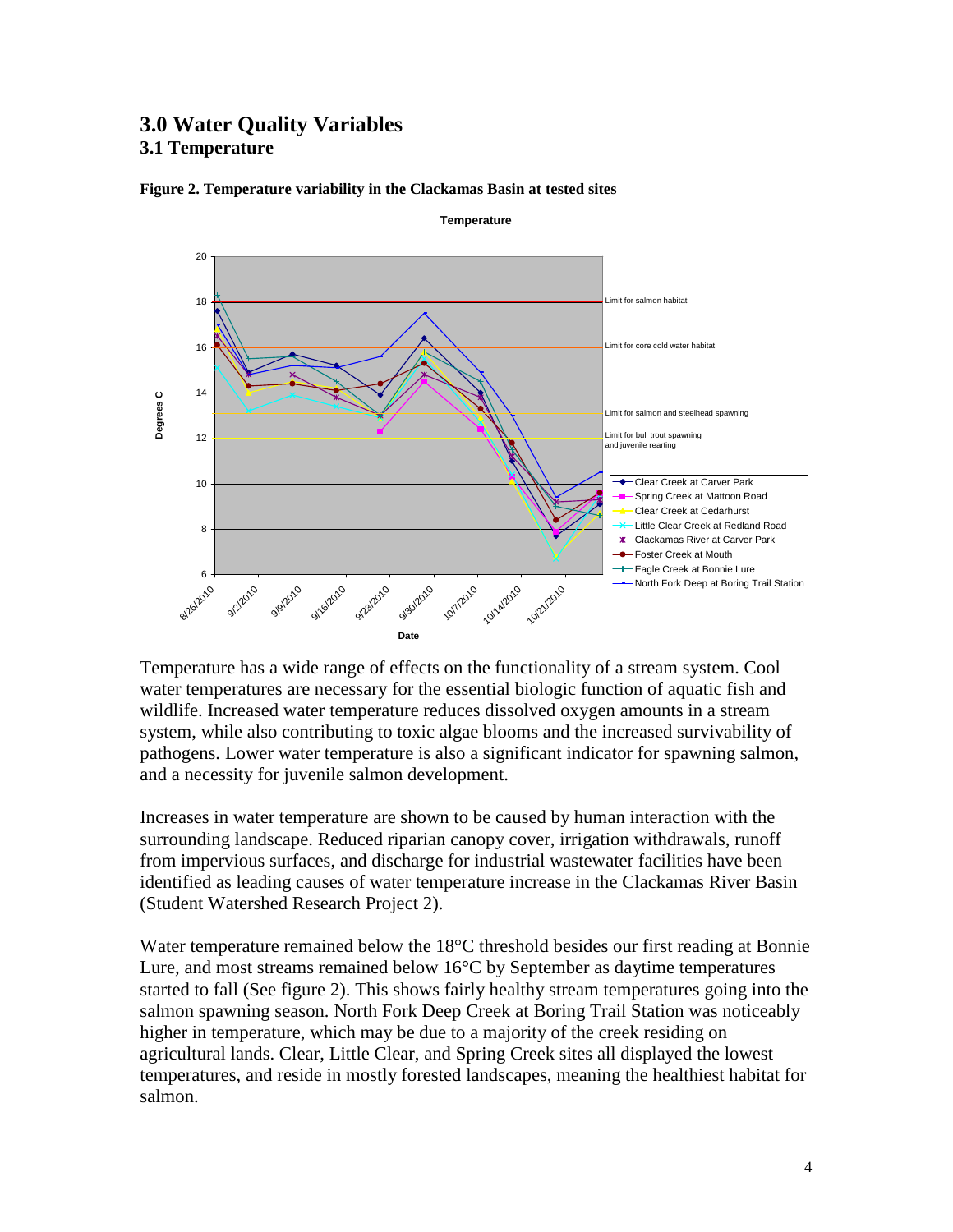### **3.2 pH**



#### **Figure 3. pH variability in the Clackamas Basin at tested sites**

pH indicates the level of acidity/alkalinity in a water sample. Industrial processes, automotive byproducts, and algae blooms are all known to affect stream pH levels. A pH reading between 6.5 and 8.5 indicates a health functioning stream for wildlife and salmon (Mulvey, Leferink, and Borisenko 26-27).

All readings taken at our eight different reference sites show normal pH levels well within restriction limits (See figure 3). Both Foster Creek at the mouth, as well as North Fork Deep Creek at Boring Trail Station showed more acidic readings on occasion. Agricultural practices near these creeks may have some affect on the lowered pH readings.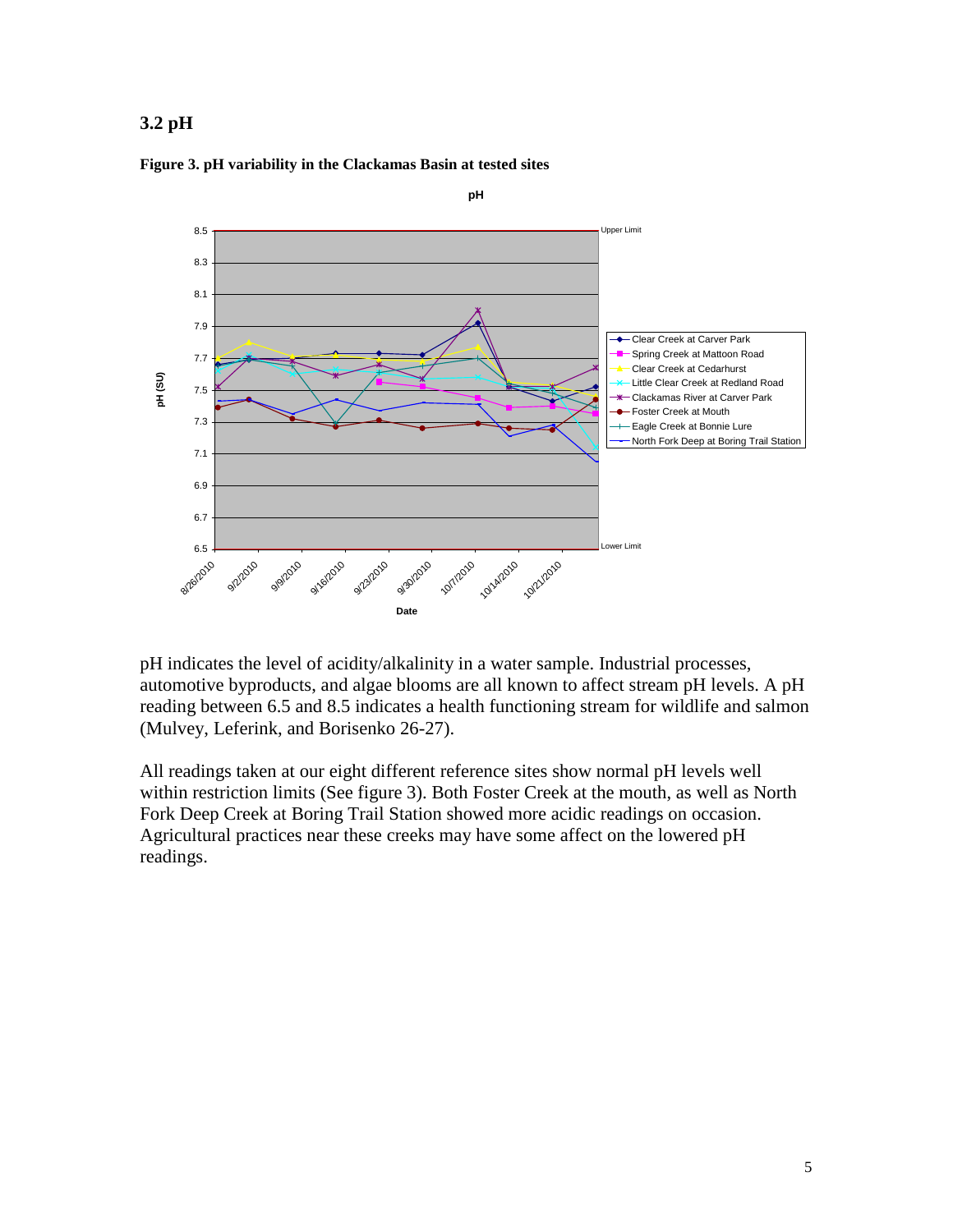### **3.3 Dissolved Oxygen**



#### **Figure 4. Dissolved Oxygen variability in the Clackamas Basin at tested sites**

**Figure 5. Temperature vs. Dissolved Oxygen**



All organisms dependant on aquatic respiration rely upon sufficient levels of dissolved oxygen present in their ecosystem. Dissolved oxygen has an inverse relationship to water temperature. Lower temperatures allow for higher amounts of oxygen to be dissolved into the water. This correlation can be seen by comparing the temperature and dissolved oxygen graphs (See figure 5).

Dissolved oxygen content can be affected by many other factors in addition to water temperature. Lower barometric pressure, which can be affected by elevation and weather patterns, reduces the amount of oxygen present in water. Organism uptake, as well as decomposition of organic materials also cuts down on oxygen levels. Photosynthesis and turbidity are contributing factors to the oxygen content of streams.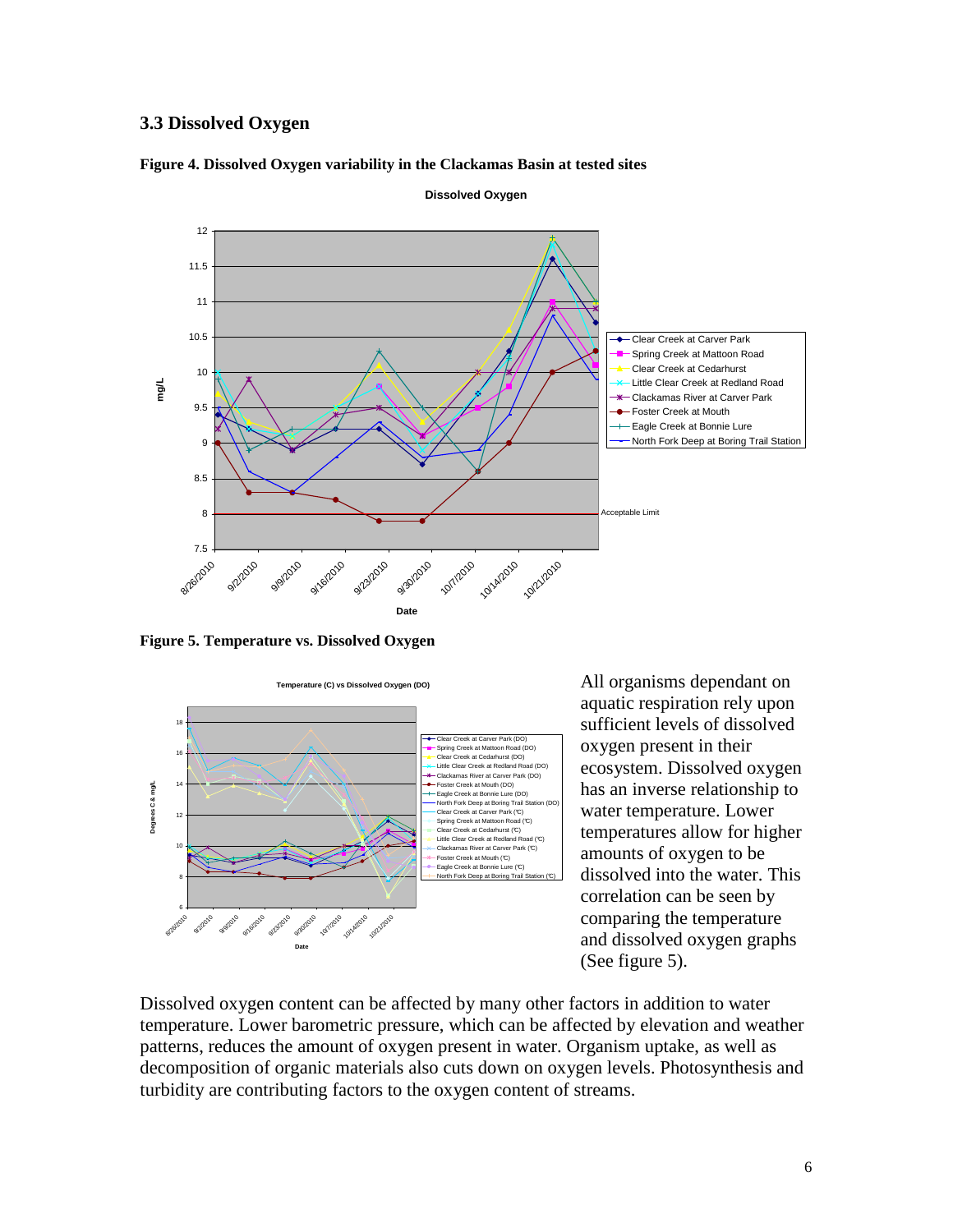Most of the oxygen levels reported remained above the 8 mg/L needed for healthy aquatic ecosystems (See figure 4). It was noted that Foster Creek at the mouth lacked enough water for most of the sampling period to make it all the way to the sampling site, which may have contributed to low dissolved oxygen readings. Sites tested in the Clear Creak Sub-basin (includes Spring Creek) all tested for higher levels of dissolved oxygen, showing healthy stream function.

### **3.4 Conductivity**



**Figure 6. Conductivity variability in the Clackamas Basin at tested sites** 

Conductivity in this case is referring to the ability to conduct electricity based on the amount of dissolved salts present in the stream water. Salts can become absorbed through natural means, for example, contact with rock compositions more susceptible to dissolution like limestone. Excess ions can also be acquired through human activities such as fertilizers, urban runoff, and wastewater disposal (Conductivity).

An overload of salts can cause damage to a stream ecosystem. Physiological affects to plants and animals are a result of increased levels of ions. Based on the Department of Environmental Quality's standards, only North Fork Deep Creek at Boring Trail Station seems to be rated poor up until October  $14<sup>th</sup>$  (See figure 6). The water at this site retained a rust color through most of the testing period, which may have contributed to its high conductivity readings. Raised temperature also increased conductivity readings, which could have contributed to Boring Trail Stations poor reading. The Foster Creek site had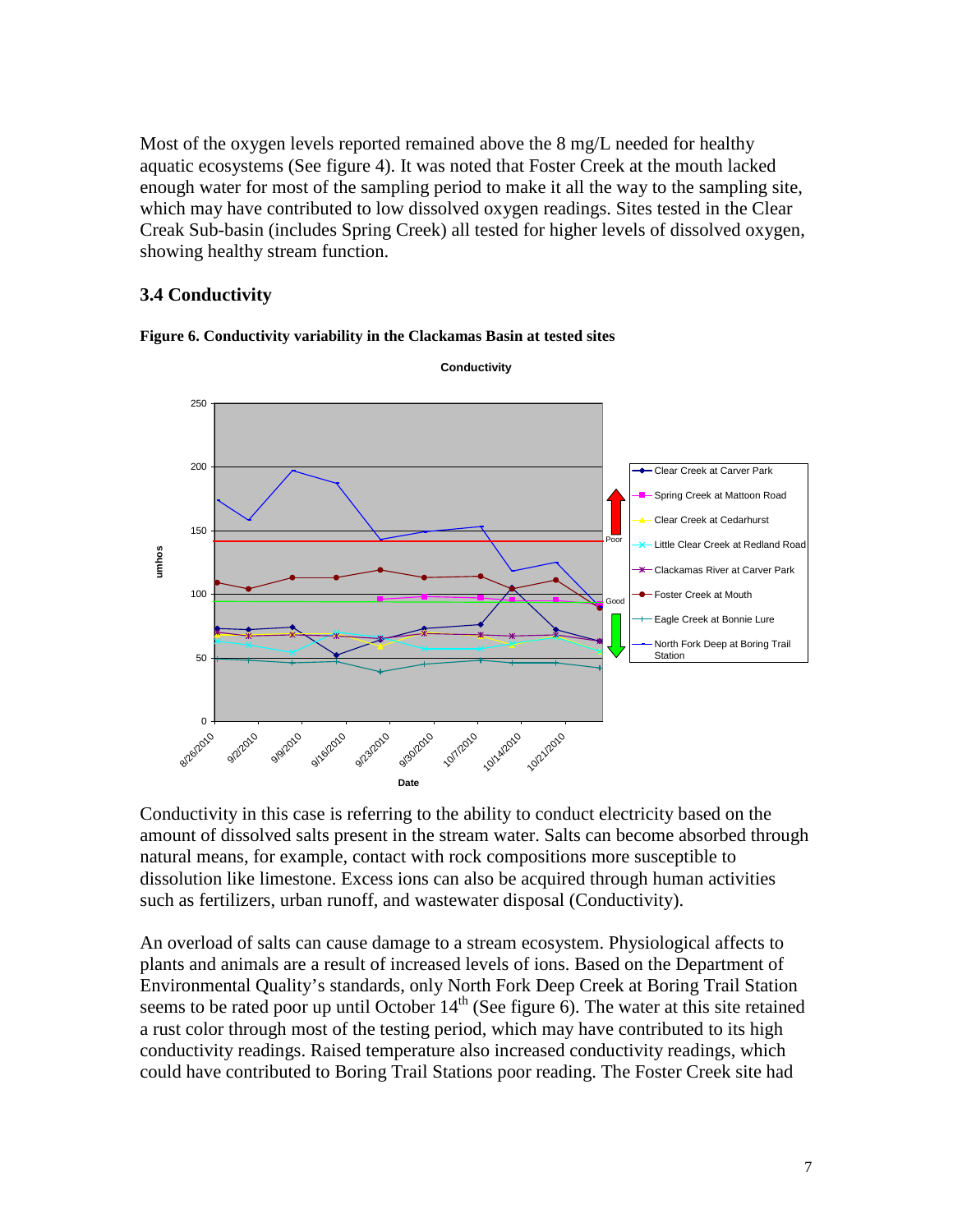fair readings throughout most of the testing period. This may be due to the lack of fresh water input, as the stream only connected with the mouth towards the end of testing.

### **3.5 Turbidity**



**Figure 7. Turbidity variability in the Clackamas Basin at tested sites** 

(Note: On 10/19/2010 the turbidity reading at the Spring Creek site was 55.05 NTU. This point wasn't displayed due to the scale of the graph.)

Turbidity is defined as the amount of suspended solids present in a body of water. The higher amount of solids present in a water sample, the higher the turbidity reading will become. High turbidity readings translate to unhealthy streams and rivers for salmon and other aquatic wildlife.

High amounts of solids present in stream water affect gill function and reduce visibility for fish. Excess levels of sediment also smother fish and amphibian eggs. Raised levels of turbidity can be caused by bank erosion through stream side alterations, agricultural practices, construction, and any other riparian disturbance (Mulvey, Leferink, and Borisenko 27).

For the most part turbidity levels remained below the poor ranking for the eight selected testing sites. There is one noticeable spike on October  $21<sup>st</sup>$  at the Spring Creek at Mattoon Road site (See figure 7). This spike was due to road construction taking place that day near the site. All sites showed a small spike on the  $14<sup>th</sup>$  of October, and then a larger spike on the  $28<sup>th</sup>$ . The larger spike is likely due to continuous rainfall for the week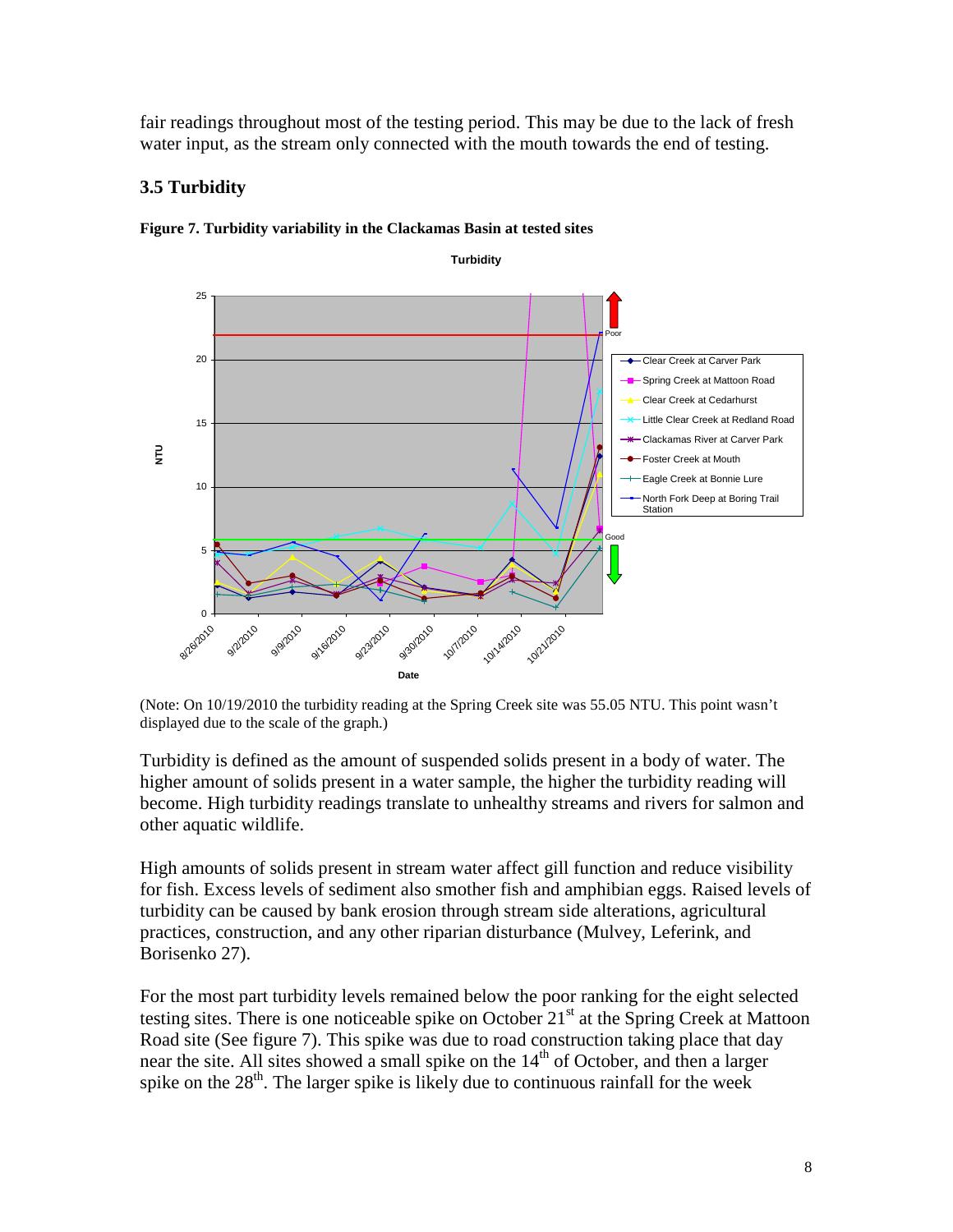leadinig up to the sampling day. The National Weather Service also recorded over a quarter of an inch of rainfall for that day.

### **3.6 Chlorophyll**



**Chlorophyll**



Measuring the amount of chlorophyll present at a sampling site allows the observer to track and record the amount of phytoplankton or algae on hand. Chlorophyll is an essential component of photosynthesis, which plants use to create oxygen from carbon dioxide. Tracking the amount of algae in a water system allows you to interpret a streams health.

Raised nutrient levels caused mainly by wastewater inputs and agricultural runoff are responsible for increased algae growth. Algae blooms, once dead, fall to the bottom of the water and start to decompose. Decomposition requires oxygen, which results in large areas deprived of enough oxygen to sustain life, better known as dead zone.

The benchmarks of a healthy optical chlorophyll measurement are not defined in the 2009 Willamette Basin Assessment. The highest readings from Boring Trail Station and Foster Creek at Mouth are consistent with the less healthy readings taken of all other parameters. There do appear to be spikes in chlorophyll levels on 9/21/10, 10/12/10, and 10/26/10. These seem to correspond to spikes in turbidity readings, suggesting that perhaps these higher chlorophyll readings could correspond to rain events.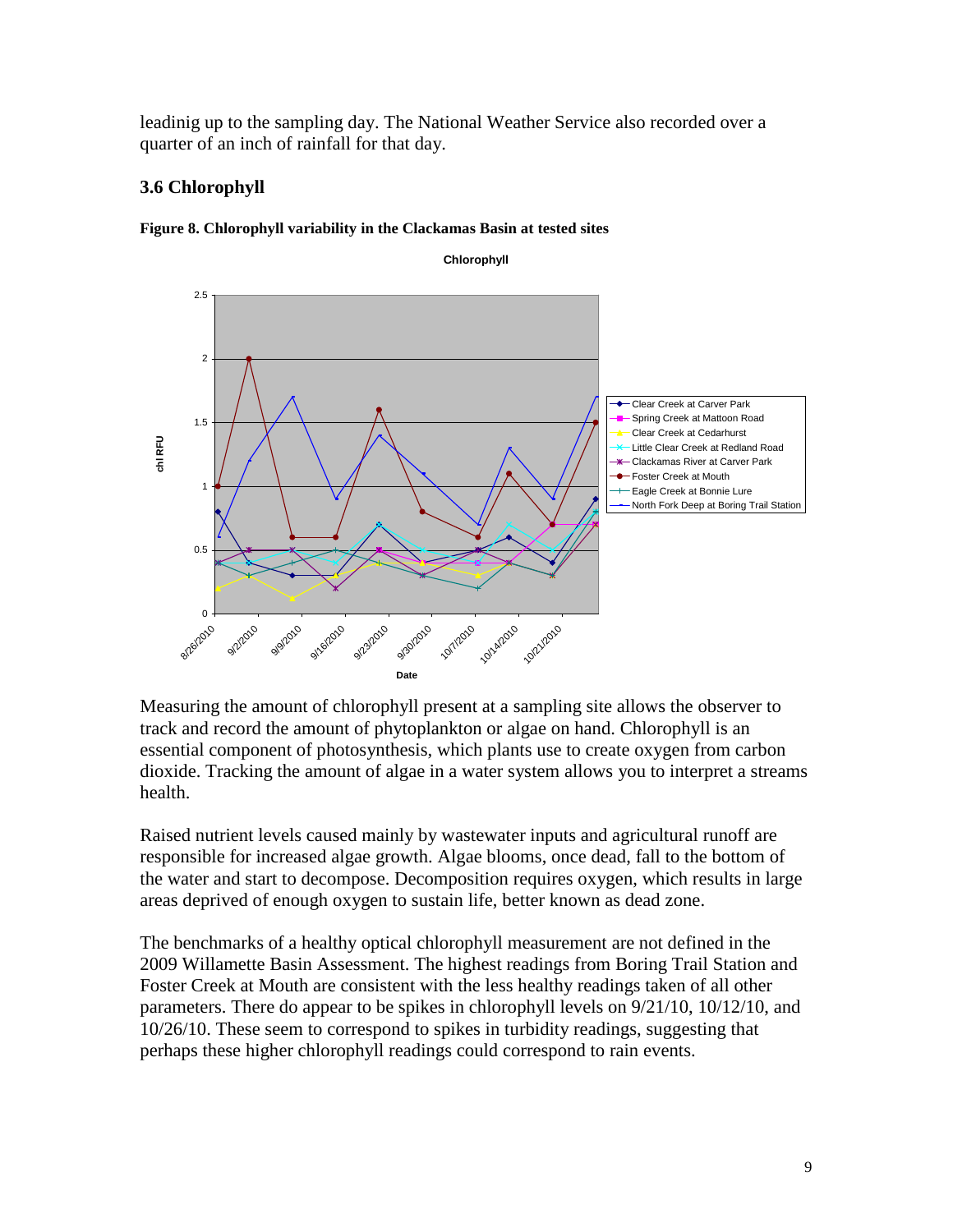### **4.0 Interpretation by Landscape**

Each creek sampled is characterized as either urban, agriculture, or forested, based on percent land cover in each sub-basin. Clear/Spring (64%), Little Clear (74.1%), and Eagle (72.9%) Creeks reside in predominantly forested landscapes. Foster (55.6%) and North Fork Deep (57%) Creeks are both on a majority of agriculture lands, while the lower Clackamas River is a mix of uses (22.7% urban, 43.1% forested, 29.7% agriculture). Looking at each land classification, we may be able to identify which land use practices need the most adjustment based on poor water quality readings (Bauer, Salminen, and Runyon 56,67,72,77).

Both Foster Creek at the mouth, as well as North Fork Deep Creek at Boring Trail Station seem to have the most issues when it comes to high temperatures and conductivity readings, as well as high chlorophyll levels, which could be a result of these creeks residing mostly on agriculture lands. These creeks also read the lowest dissolved oxygen levels. These issues may be due to elevated water temperatures, increased nutrient levels, and larger sediment loads, common with agricultural practices.

The rest of the sites measured remained within healthy limits for each parameter. The unhealthiest forested stream appeared to be Clear Creek at Carver Park. These readings may be due to our sampling location at the mouth of the creek. Sampling at the end of a waterway shows all human disturbances carried out upstream, reducing desirable water characteristics. Even though the lower Clackamas River has many land uses, it appeared to stay fairly constant and healthy, perhaps due to the large volume of water present in this basin.

The sites at Mattoon Road, Cedarhurst, Redland Road, and Bonnie Lure all showed healthy stream characteristics. These sites reside on mostly forested, highly shaded areas of the Clackamas Basin, which contribute to the healthy readings. These creeks provide exceptional habitat for salmon and other aquatic wildlife.